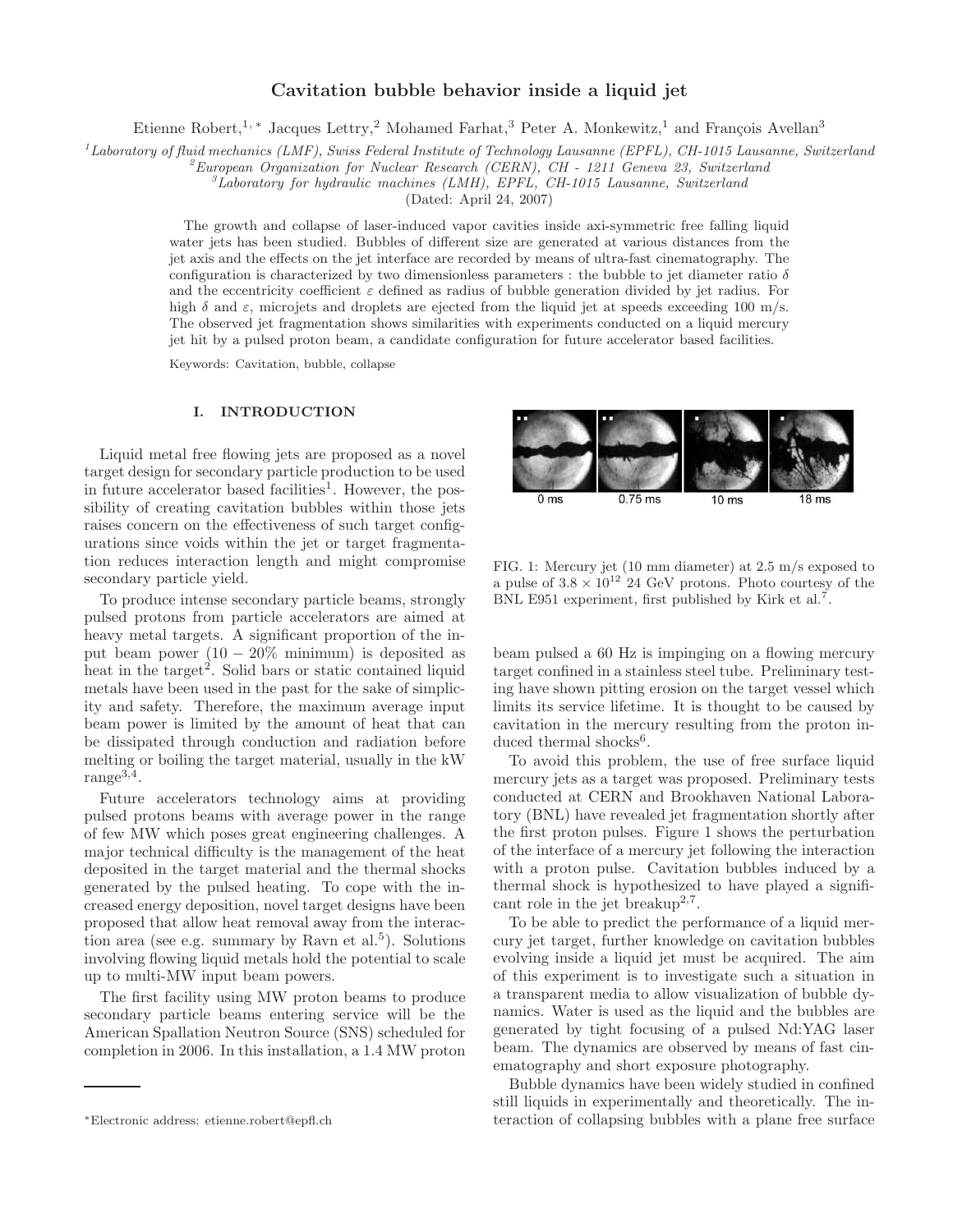has also been addressed in the past, first by Blake and Gibson<sup>8</sup>. Nevertheless, no experimental results are available on bubble dynamics inside a liquid jet with a clear description of its interaction with the cylindrical free surface. In the present paper, we attempt to close this gap.

#### II. EXPERIMENTAL SET-UP AND METHODS

The experiments presented here were conducted at the ISOLDE facility at CERN and at the LMH laboratory at EPFL in 2004. A transient vapor bubble is generated, through a laser-induced plasma, inside a liquid water jet issuing from a circular nozzle of 7 mm diameter. The initial speed of the jet is kept low, typically below  $0.5m/s$ , to ensure a sufficiently laminar flow and hence transparency of the jet interface.

## A. Optical set-up and bubble generation

A frequency doubled Q-switched Nd:YAG laser with a 5 ns pulse duration is used to generate the plasma. The maximum pulse energy available at 532 nm is 32,5 mJ. In order to create a plasma, the optical irradiance must reach a critical value called the breakdown threshold  $(I_{Th}, [W/cm^2])$ . Above this limit, water molecules ionize, forming a plasma which is highly absorbent to incoming radiation and stores a significant portion of the incoming optical energy as heat.

Generally, the breakdown threshold is strongly dependent upon pulse duration, focusing spot size, wavelength and liquid impurity content. In the nanosecond time domain for 532 nm radiation, the situation is simpler and the plasma creation mechanism is multiphoton assisted cascade breakdown. For this, only 3 photons are required to produce a free electron and start a cascade. The threshold for this mechanism shows no dependence upon water purity and spot size<sup>9</sup>. Hence, for the present experiment using ordinary tap water, we expect  $I_{Th} = 8 \times 10^9 W/cm^2$ .

The created plasma expands at velocities well above the speed of sound. This rapid initial expansion result in the emission of a strong shockwave, with amplitude exceeding 10  $GPa^{10}$ . This initial shockwave can carry away over 40 % of the initial optical energy contained in the laser pulse as demonstrated by Vogel et al.<sup>11</sup> for nanosecond pulses of several mJ. Shortly after the end of the laser pulse, the plasma recombines, forming a volume of superheated water vapor which then grows as a gas bubble.

To achieve this irradiance, the optical setup presented in figure 2. The laser pulses are focused using an achromatic doublet  $(l_3 \text{ in figure 2})$ , minimizing spherical aberrations. The focal length of 50.8 mm is unusually long for such an experiment. It is imposed by the requirement to place the optics above the jet and produce the bubble in a part of the jet that is accessible to the camera. Using

a long focal length has drawbacks for the characteristics of the plasma as diffraction effects increase with focal length. This limits the minimal spot size and can lead to multiple breakdown sites, resulting in bubbles with poor sphericity<sup>12</sup>. To avoid these effects and keep the plasma compact, the beam is expanded ahead of the focusing lens to the maximum allowed by the requirement of the beam passing through the jet nozzle. The expansion is effected by a pair of plano-concave plano-convex lenses  $(f_1 = -100$  mm,  $f_2 = 300$  mm), resulting in a focusing angle in water of 15.5°. The experimental results presented in section III A show that the produced plasma is slightly elongated but that the resulting bubble has good sphericity.

#### B. Jet facility

The test section is presented in figure 2. The water flow is controlled by a valve (V1 in figure 2) and then distributed by two pipes to an annular manifold with the jet nozzle of 7 mm diameter at its bottom. The converging laser beam is introduced into this chamber through a planar window. It then passes through the nozzle and induces dielectric breakdown in the water jet at position  $y_f$ , in the camera field of view.

To characterize the configuration, two dimensionless parameters are introduced: the creation site eccentricity  $\varepsilon$  and the maximum bubble to jet diameter ratio  $\delta$ . They are defined as the ratio of the radial distance  $R_E$  of the bubble creation site from the jet axis and the local jet radius  $(R_J)$  and the ratio of the maximum bubble diameter  $D_B$  over the local jet diameter  $D_J$ .

$$
\varepsilon = \frac{\text{bubble eccentricity}}{\text{jet radius}} = \frac{R_E}{R_J}
$$

$$
\delta = \frac{\text{max. bubble diameter}}{\text{jet diameter}} = \frac{D_B}{D_J}
$$

To control  $\delta$  either the bubble or the jet size can be modified. However, optimal stability in bubble size is achieved at maximum laser pulse energy. Therefore, the jet diameter was reduced to investigate the effect of  $\delta$ . This was achieved by reducing the flow rate, letting the jet experience a more important constriction after exiting the nozzle. The bubble is generated some 20 mm below the nozzle, low enough for the jet to be reasonably cylindrical.

|                  |       | Flow rate Jet diameter Jet velocity |                   |      |
|------------------|-------|-------------------------------------|-------------------|------|
|                  |       | At $y_f$                            | At $y_0$ At $y_f$ |      |
|                  | L/min | mm                                  | $[m/s]$ $[m/s]$   |      |
| Jet 1            | 0.91  | 5.5                                 | 0.39              | 0.64 |
| Jet <sub>2</sub> | 0.19  | 3.9                                 | 0.08              | 0.27 |

TABLE I: Condition within the jet at the bubble creation site for the two flow rates used in this experiment.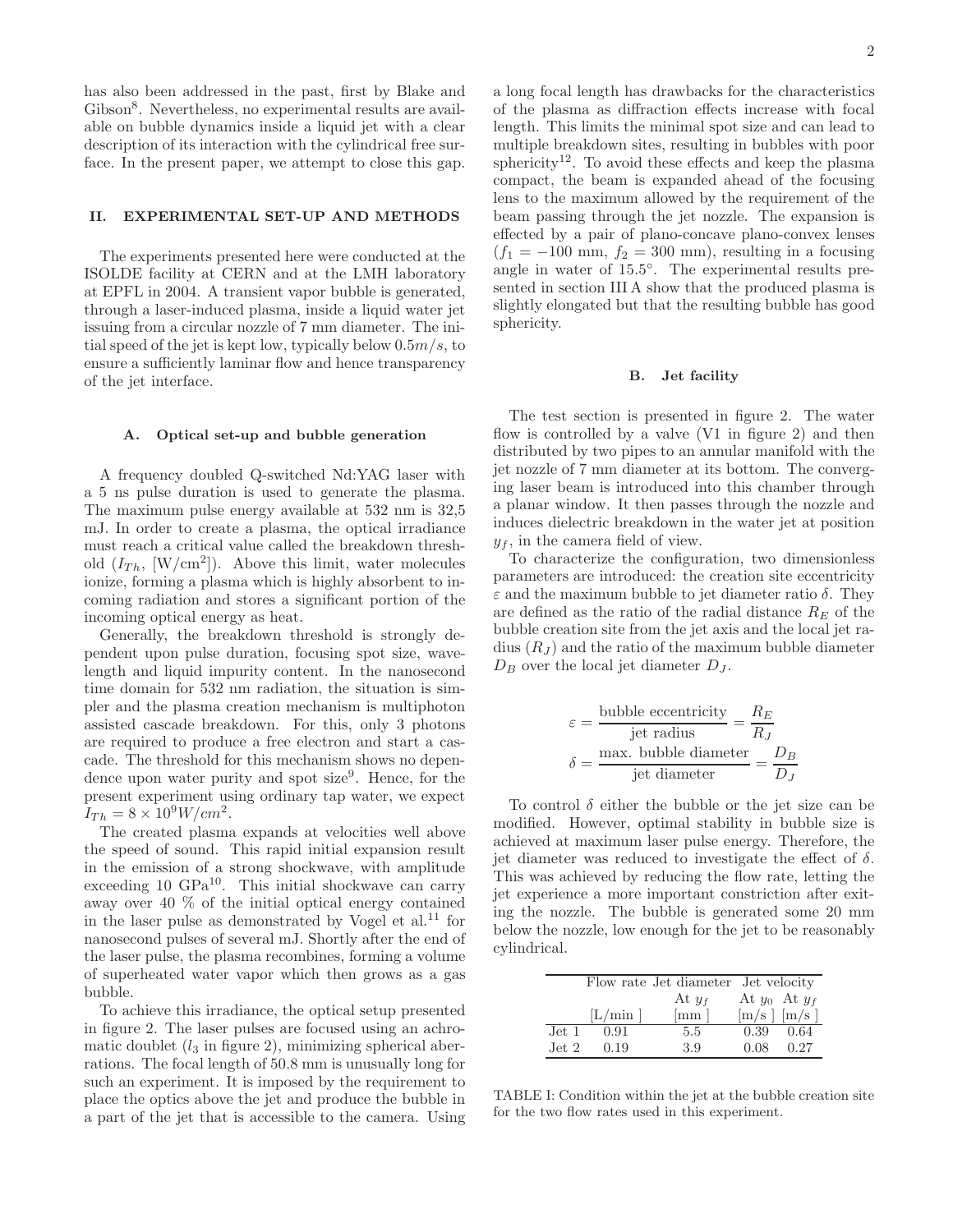

FIG. 2: Experimental setup used to create laser-induced vapor bubbles in a liquid jet.

To change the bubble eccentricity, the focusing assembly was moved horizontally on a precision translation stage. With the optics described in section II A and  $y_f = 20$  mm, the bubble creation site could be moved within a 1.62 mm diameter circle around the jet center with full energy reaching the focal point. Outside this circle, the converging laser beam was partially blocked by the nozzle. For the "Jet 1" and "Jet 2" configurations, this corresponds to eccentricities of  $\varepsilon = 0.30$  and  $\varepsilon = 0.44$ , respectively. However, since the present study aims only to study qualitatively the interaction of a cavitation bubble with a cylindrical free surface, no attempts were made to compensate for this effect.

The maximum jet velocity is limited by the requirement that the turbulence generated in the nozzle must not affect the transparency of the jet interface. For the results presented here, the maximum jet speed at the nozzle is 0.39  $m/s$ , corresponding to a flow rate of 0.91 l/min. The resulting Reynolds number is 2800. To produce a smaller jet, the flow rate was reduced to 0.19  $1/min$ . An overview of the two jet configurations used in this experiment is given in table I.

The above jet parameters not only ensure that perturbations in the nozzle are insignificant but also avoid jet breakup caused by Rayleigh and Taylor instability of the jet, for a review see Lin and  $Rietz^{13}$ . Linear stability theory allows the determination of a coherent jet length before breakup within which the experiment must be conducted.

An important parameter characterizing jet stability is the Weber number, which is the ratio of inertial and surface forces. Two Weber numbers can be defined, one for the liquid jet itself  $We<sub>L</sub>$  and one for the gas surrounding it  $We$ . Here the jet diameter will be used as the

characteristic length of the flow.

$$
We_L = \rho_L U^2 D_N / \sigma
$$
  

$$
We_G = \rho_G U^2 D_N / \sigma
$$

For low liquid Weber numbers  $We_L$ , the breakup mechanism will be capillary pinching, or Rayleigh breakup. As the jet speed is increased the jet will eventually disintegrate due to wind-induced effects. The transition is found to occur for  $We_G > 0.4^{13}$ , where the inertia of the surrounding gas is roughly 10% of the surface tension force. The Weber numbers for the jets investigated here are gathered in table II and for every case the jet breakup is expected to result from capillary pinching.

In this regime the coherent jet length, before its disintegration into drops, can be estimated from linear stability theory. Rayleigh<sup>14</sup> was the first to study mathematically this problem and showed that the perturbation with the highest growth rate has a wavelength of  $\lambda = 9.02R_0$ , where  $R_0$  is the initial jet diameter. The model was later refined by<sup>15</sup>, who stated that for lowspeed jets, the initial perturbation amplitude  $\eta_0$  follows  $\ln R_0/\eta_0 = 12$ . Neglecting liquid viscosity and the inertia of the surrounding fluid, the maximum growth rate  $\Omega$ can be found using the following relation<sup>16</sup>.

$$
\Omega^2 = \frac{\sigma}{2\rho R_0^3 U^2} (1 - \xi^2) \xi^2 \tag{1}
$$

Where  $\xi = 2\pi R_0/\lambda$ . The value of the jet breakup length  $L$  can then be found through the breakup time  $\tau$ .

$$
\tau = \frac{\ln\left(R_0/\eta_0\right)}{\Omega} \tag{2}
$$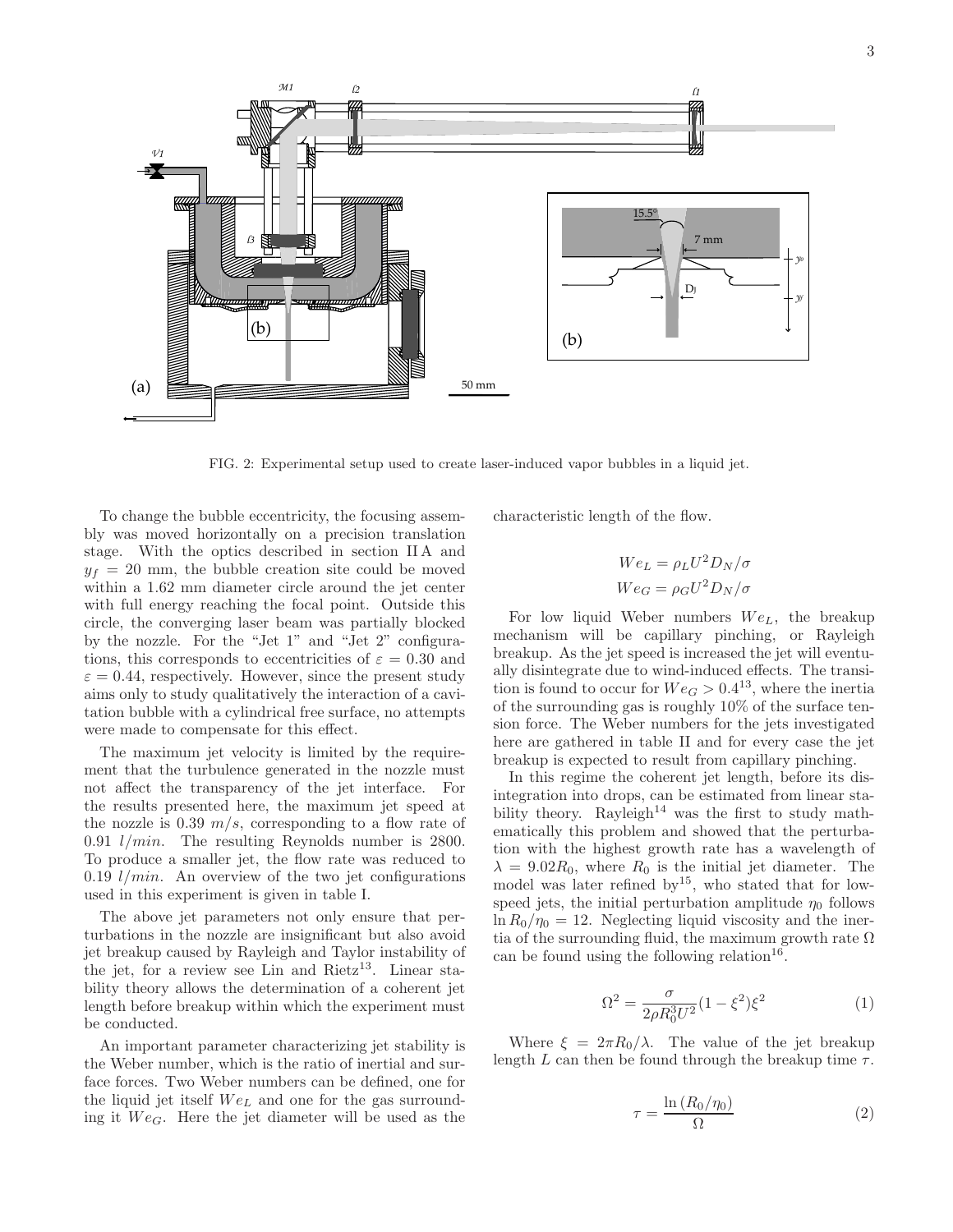$$
L = U\tau = \frac{U \ln (R_0/\eta_0)}{\Omega} \tag{3}
$$

This method was used to estimate the jet lengths for the two water jets used in this experiment as well as the liquid mercury jet presented in figure 1. The results reported in table II, show that capillary pinching is not expected to have an influence on jet breakup where the bubbles are created, 20 mm below the nozzle.

| $We_L$ | $We_G$                               |                     |
|--------|--------------------------------------|---------------------|
|        |                                      | $\lfloor m \rfloor$ |
|        | Jet 1 $13.9$ $16.7 \times 10^{-3}$   | 0.321               |
|        | Jet 2 7.9 $9.5 \times 10^{-3}$ 0.066 |                     |
|        | Hg jet 847.9 $77.47 \times 10^{-3}$  | 5.11                |

TABLE II: Weber numbers and breakup length (L) for the two jet configuration, at 20◦C.

#### C. Bubble characterization

The precise amount of energy deposited in the liquid by the laser pulse is hard to quantify within the jet itself. To do so, the bubble characteristics were recorded in a bulk volume of liquid. The optical recording scheme is presented in figure 3. This set-up allows the measurement of the system capabilities as well as bubble behavior in simple configurations. The experimental vessel can be filled with up to 1.5 l of water, allowing the assumption that the millimeter sized bubbles created evolve in infinite surroundings.

The knowledge of the bubble size is essential to be able to relate the observed jet disruption to the amount of energy stored in the bubble. An approximate value can be obtained from a video sequence. A more precise value is derived from the bubble acoustic emissions.

For a spherical bubble, the time delay between the shockwaves emitted upon bubble generation and collapse is equal to twice the collapse time of the bubble<sup>17,18</sup>. This behavior also holds for laser induced vapor bubbles as shown by<sup>19</sup>. Using the Rayleigh-Plesset model it is then possible to obtain the bubble maximum radius from its collapse time.

$$
R_{Max} = 1.09 \sqrt{\frac{P_{\infty} - P_v}{\rho}} T_C \tag{4}
$$

The Rayleigh-Plesset model supposes spherical symmetry of the bubble through its lifetime. Therefore, only measurement carried out in infinite media can take advantage of equation 4 to establish a relationship between bubble lifetime and its size.

The bubble period was measured precisely using the shockwaves emitted upon bubble generation and collapse.

For this experiment, a shockwave detection system relying on optical techniques was implemented. It is presented in figure 3 and provides a bandwidth of 125 MHz. The system consists of a CW HeNe laser beam (Spectra-Physics model R-30992, 12 mW) passing near the bubble creation site and aimed at a fast optical detector (New focus, model 1811). Spherical shockwaves crossing the beam path deflect the laser away from the detector, producing a detectable loss in the transmitted optical energy. A sample signal acquired using this method is presented in figure 4.



FIG. 3: Optical setup used to create and observe vapor bubbles in a bulk volume of liquid. To generate the bubbles in a liquid jet, the same setup is used with the test vessel replaced by the one shown in figure 2.

#### D. Image acquisition

The dynamics of the vapor bubble and jet interface are recorded using high-speed cinematography and short exposition still photographs. The video camera used is a Photron Fastcam APX, capable of capturing up to 120'000 frames per seconds. The camera is used between  $12'500$  and  $40'000$  fps, with a shutter time of  $4 \mu s$ , resulting in a resolution of 19 pixels/mm. Still photographs are taken to capture the shape and size of the plasma and the bubble in a bulk volume of liquid. A Nikon D100 digital camera is used with a macro lens, achieving a resolution of 63 pixels/mm. The shutter is left open in a dark room while a short flash is synchronized with the event.

For video acquisitions, the scene is illuminated with a Cordin flash, model 359, with a duration of 11 ms. For still photographs, the flash used is a Chadwick-Helmuth stroboscope (model 8440-9) set to deliver a single pulse of light with a duration of 35  $\mu s$ . The triggering and delay generation for the different components of the experiment is done using a four channel delay generator. The schematic of the image acquisition setup is presented along with the optical setup in figure 3.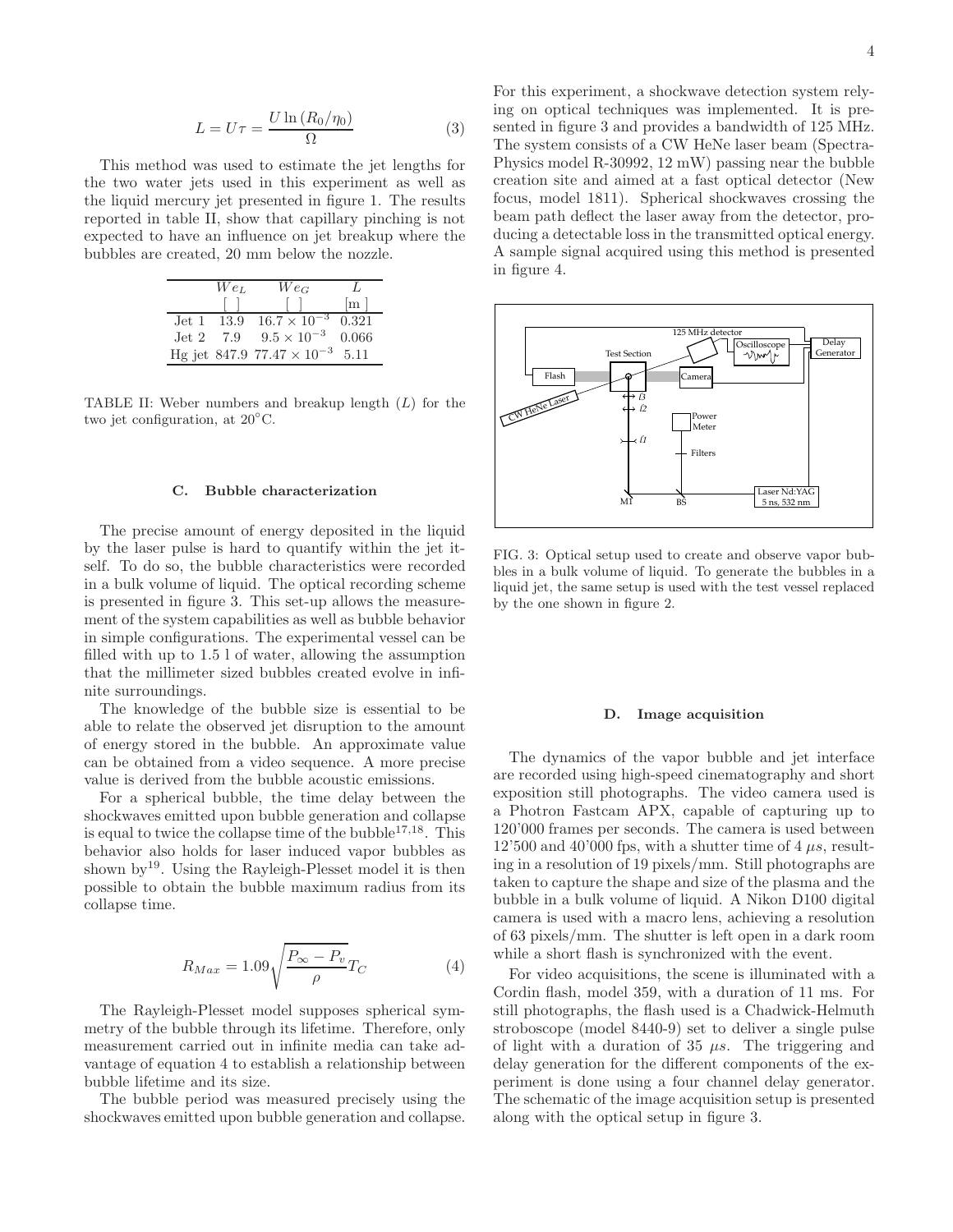

FIG. 4: Signal of shockwave deflection of laser beam. The bubble is generated close to a free surface.  $(1),(4)$  Shockwaves emitted by bubble expansion and collapse. (2), (5) reflection of those waves on the free surface. (3) Is the bubble growing into the beam path. (6) Reflections coming back from the tank walls.

#### III. RESULTS

#### A. Plasma and bubble in infinite media

The diameter of the spot size is measured using a traveling knife-edge technique. The measured focus waist diameter at  $I_O/e^2$  point is  $60 \mu m$ , allowing the estimation of the optical irradiance achieved in the focal volume. Using all of the 32.5 mJ available, the optical irradiance is  $I_{Th} = 2.3 \times 10^{11} W/cm^2$ . This is over 28 times the breakdown threshold of  $I_{th} = 8 \times 10^9 W/cm^2$  expected for this experiment, ensuring stable bubble generation. Using this value, the minimum amount of energy necessary to generate a plasma is estimated to be  $1.1 \, mJ$ , which is consistent with experimental observations.

The plasma shape is captured by taking open shutter pictures in a dark room. A strong band-blocking optical filter centered at 532 nm protects the camera from the laser light scattered by the plasma. The image captured in that fashion is the broadband emission by the ionized water. The picture presented in figure 5(a) shows the plasma shape for the optical configuration used throughout this experiment. The laser pulse is incident from the left. Water ionization first occurs at the beam waist, at the right of the image, then propagates towards the laser source. Plasma shielding prevents laser light from traveling downstream from the initial breakdown site<sup>9</sup> . The



FIG. 5: Plasma and bubble shape at its maximum radius using a  $15.5^{\circ}$  focusing angle.

optical energy contained in each pulse is measured using an energy radiometer from Laser precision Corp, model RJ-7610 with a RJP-735 or RJP-736 probe. The stability of the energy content of each pulse is within 2%.

From the amount of optical energy delivered at the beam focal point, only a fraction ends up in a form capable of deforming the jet significantly. The vast majority of the pulse energy is either diffracted by the plasma or is carried away in the strong shockwave emitted by the rapid plasma growth preceding bubble creation. Such shockwaves are reflected as expansion waves by a planar free surface without significantly disrupting it  $20$ . The amount of energy capable of actually deforming the jet can be estimated from the potential energy contained in the bubble at its maximum radius. For a spherical bubble, this quantity can be found using equation  $5^{21}$ .

$$
E_p = \left(\frac{4\pi R_{Max}^3}{3}\right)(P_{\infty} - P_V) \tag{5}
$$

Despite the fact that the plasma takes an elongated shape with a 15.5° cone angle, the bubble shape at the end of its growth is nearly spherical, as can be seen in figure 5(b). The maximum radius of the bubble is determined using the technique described in section II C. Using a laser pulse energy of 32.5 mJ the average bubble lifetime is  $330\mu s$ . Using equation 4 yields bubble maximum radius of 1.79 mm. Over 100 pulses, the bubble to bubble maximum radius fluctuations are found to be within  $\pm 5\%$ .

Therefore, the bubbles created in the bulk volume of liquid, with a 1.79 mm maximum radius stores 2.38 mJ. This means that through the plasma, 7.3 % of the input optical energy is converted to pressure energy, besides the shockwaves emitted upon initial bubble expansion. This is consistent with results reported in the literature<sup>9</sup> for similar operating conditions.

#### B. Bubble in a liquid jet

When a laser-induced bubble is generated in a liquid jet, the phenomena observed during the growth and collapse phases is found to be strongly dependent upon the location of the focal point within the jet. With the exception of simultaneous low  $\varepsilon$  and  $\delta$ , the cavity is not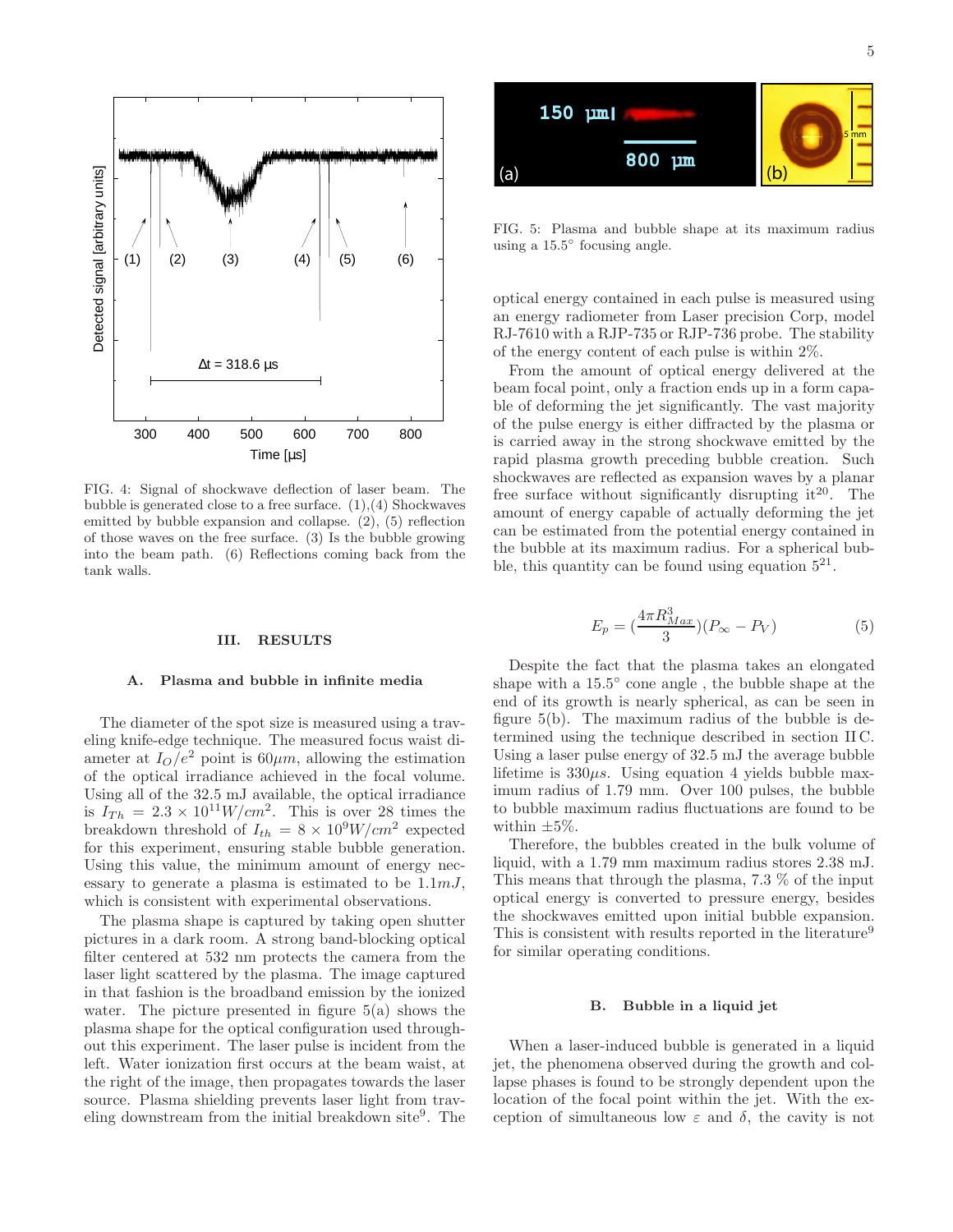spherical when evolving in a column of liquid. The bubble diameter in the radial direction becomes significantly greater than along the jet axis. Loss of sphericity is caused by the asymmetry of the velocity potential around the bubble due to the proximity to the boundaries. This asymmetry will result in bubble motion and a portion of the potential energy it contains will end up as kinetic energy in the neighboring fluid<sup>8</sup>.

Because of limited repeatability in the generation of small bubbles, emphasis was put on the effects of  $\varepsilon$ , at large  $\delta$ . When created with a 32.5 mJ pulse, the bubbles generated centered within the jet  $(\varepsilon \approx 0)$  had a maximum diameter of 5.7 mm. This corresponds to  $\delta = 1.06$ for the first jet configuration. The span of the bubbles in the axial direction of the jet was smaller (4.2 mm). When  $\varepsilon$  is increased beyond a certain point, the shadow of the nozzle prevents all available energy from reaching the focal point. This occurred for  $\varepsilon > 0.30$  or  $\varepsilon > 0.44$ , for jet 1 and jet 2, respectively.

As the bubble pulsates within the jet, it experiences strong interaction with the free surface. Bubble centroid motion was found to be periodic, with a period roughly equal to the bubble lifetime. It is strongly repelled by the free surface during the collapse phase while it stays almost still during the growth phase. When the bubble is very close to the free surface ( $\varepsilon > 0.8$ ), the bubble centroid travels towards the free surface during the growth phase. When increasing  $\varepsilon$ , the bubble centroid exhibits progressively faster translation motion. The maximum velocities relative to the jet interface are shown in figure 15, for an initial  $\delta$  of 1.06.

#### C. Microjets

Cavitation bubbles evolving close to boundaries have been known to produce liquid microjets since the findings of Benjamin and Ellis<sup>22</sup>. Traditionally, the structure that develops in the direction of bubble centroid motion and goes through the bubble itself has been referred to as the "microjet". While the structure observed in the opposite direction is called the "counterjet"23,24. Those phenomena are of particular interest in the present situation since most of the matter ejected by the bubble takes the form of liquid jets. A qualitative representation of a typical situation with moderate  $\varepsilon$  and  $\delta$  is shown in figure 6. Here we use the term microjet to designate both the microjet itself formed during bubble collapse and the liquid structure it later carries away from the interface. The term counterjet is used here to identify the liquid jet emanating from the interface in the direction opposite to bubble motion.

The velocity, shape and timing relative to bubble creation for both the microjet and the counterjet has been found to vary significantly with  $\varepsilon$ . The variation of the dimensionless parameter  $\delta$  involves ejections that cannot be readily associated with microjets and will be presented in a separate section.

When the bubble is generated close to the jet center  $(\varepsilon < 0.15)$ , the interface perturbation is weak. Bubble motion is slow and final collapse occurs away from the interface. The sequence of events associated with low eccentricity ( $\varepsilon = 0.11$ ) is presented in figure 7. The bubble shown was created in the bigger jet configuration (Jet 1, 5.5 mm diameter at focus). Using all available pulse energy, the bubble to jet diameter ratio is  $\delta = 1.06$ . During the bubble oscillations, the whole jet interface is seen pulsating with the bubble. In this situation, the counterjet is not observed to have a significant impact on ejections from the main jet.

When the eccentricity is increased  $(0.15 < \varepsilon < 0.50)$ , the bubble experiences much more violent translational motion, up to  $20m/s$ , as shown in figure 15. The counterjet starts to play an important role in jet disruption at these moderate eccentricities. It emerges in two steps, during the growth phase of the first and second bubble oscillations. The first step is the appearance of a bulge or spike on the part of the jet interface closest to the bubble. After bubble rebound, two liquid jets form on either sides of the initial protuberance. This can be seen in figure 8. The initial bubble growth induces only a small bulge on the jet interface,  $\approx 200 \mu s$  after its creation. It is quickly overwhelmed by the two liquid jets launched at the end of the second bubble expansion. The maximum counterjet ejection velocity recorded in this range of  $\varepsilon$ is  $12.6m/s$  and occurs only  $350\mu s$  after bubble generation, between frame (b) and (c) in figure 8. The microjet has roughly the same maximum speed as the counterjet  $(9.1m/s)$  but emerges much later with its maximum speed reached  $700\mu s$  after bubble generation.

In the range of  $\varepsilon = 0.5$  to  $\varepsilon = 0.75$  the counterjet launched when the bubble grows into the jet interface is much faster than in the previous case. This occurs only  $\approx 100 \mu s$  after bubble creation. Figure 9 shows bubble and jet dynamics for an eccentricity of  $\varepsilon = 0.58$ . The intensity of the structures created during the first and second bubble growth being equivalent, all three arms of the counterjet remain distinct. This trident structure is observed for  $\varepsilon$  up to  $\approx 0.75$ . In this range, the maximum velocity of the counterjet is measured at  $25m/s$ . The microjet also increases speed with increasing  $\varepsilon$ . Since the velocity of the bubble centroid motion also increases, the microjet emerges sooner after bubble creation. For example, at  $\varepsilon = 0.58$ , the maximum speed of  $11m/s$  is reached after  $625\mu s$ , shown in frame(f) of figure 9.

The most intense phenomena are observed when the eccentricity is approaching unity, i.e. when the bubble is created very close to the jet interface. Such a situation is presented in figure 10. In this configuration, the fork feature of the counterjet is not seen. The counterjet is composed only of one jet and its onset occurs early during the initial bubble expansion. In the sequence presented  $(\varepsilon = 0.88)$ , the counterjet speed reaches  $42m/s$  only  $84\mu s$ after bubble creation. Counterjet speed of  $75m/s$  was recorded for a bubble created with  $\varepsilon = 0.95$  and  $\delta = 0.60$ . Even if the bubble boundaries are severely perturbed af-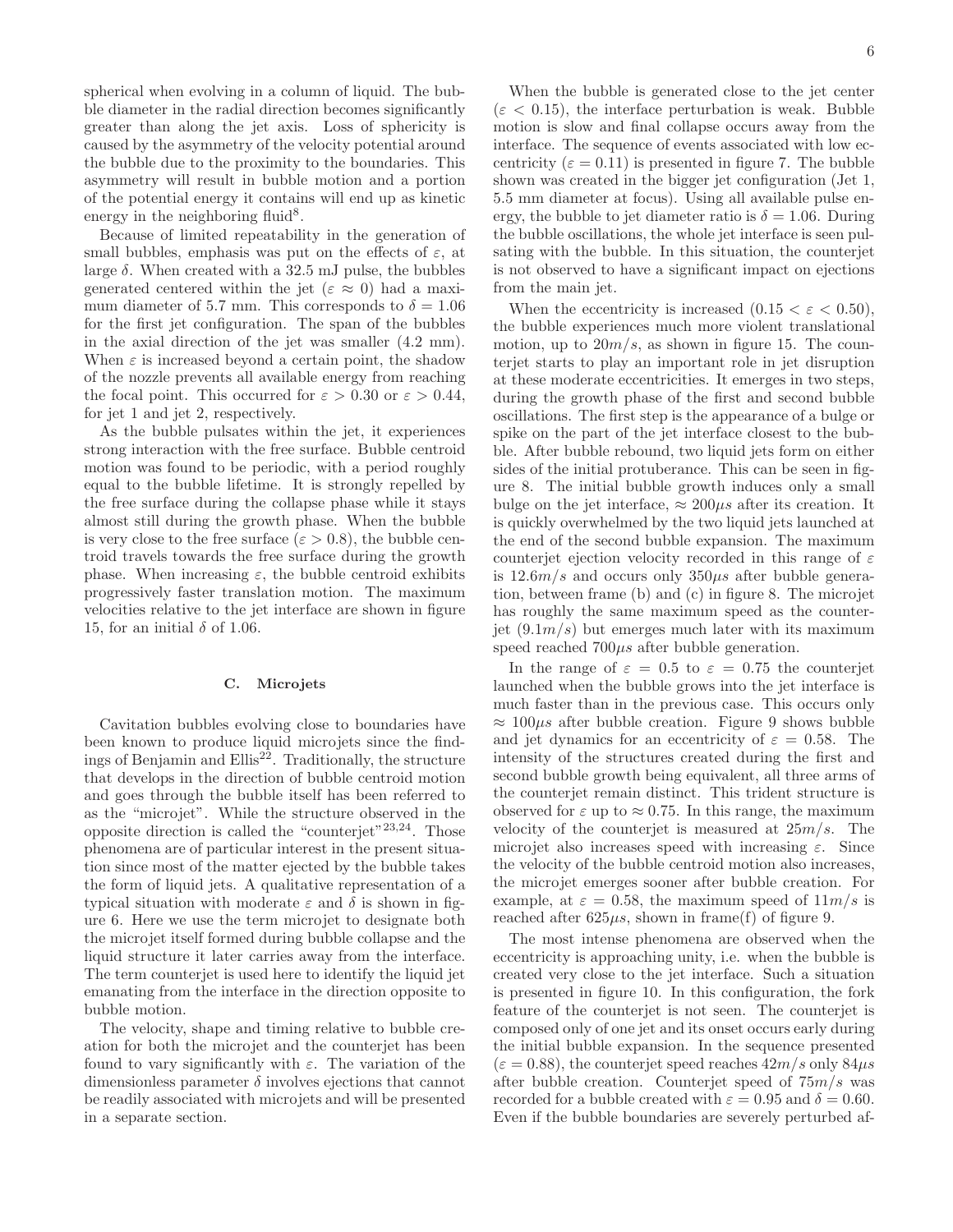

FIG. 6: Emergence of counterjet and microjet. (a) Bubble initial growth. (b) Bubble at maximum radius. (c) Collapse, reentrant microjet , counterjet onset and rapid bubble displacement. (d) Residual toroidal bubble collapse. Microjet emergence.

ter the first collapse, a weak oscillation is still observed. The maximum microjet speed is only  $10m/s$  and is occurs 1.8ms after bubble creation. In spite of that, over time the microjet is responsible for more material removal from the column of liquid than the counterjet.

## D. Influence of the bubble to jet diameter ratio

The effect of the maximum bubble to jet diameter ratio was studied by observing two extreme cases. In the first the input pulse energy was significantly reduced to create a bubble as small as possible. In the second, full sized bubbles were created in a small jet. In both cases the effect of eccentricity  $\varepsilon$  was investigated by creating the bubbles on a few different positions along the jet radius.

Using a reduced pulse energy of 1.39 mJ resulted in the creation of 2.6 mm diameter bubbles in a bulk volume of liquid. Figure 11 shows the dynamics associated with such a bubble when placed in the 5.5 mm diameter jet  $(Jet 1)$ . The dimensionless parameters for this sequence are  $\varepsilon = 0.94$  and  $\delta = 0.29$ . The maximum velocities of the counterjet and microjet are  $14m/s$  and  $7m/s$ , respectively.

When increasing the bubble to jet diameter ratio  $\delta$  the aspect of the ejections from the main jet changes and no longer take the form of microjets. To investigate this situation, the jet diameter is reduced to 3.9 mm (Jet 2) while keeping the maximum pulse energy. The result is a bubble that will grow to be significantly bigger that the jet diameter, as can be seen in figure 12. The dimensionless parameters for this sequence are  $\delta = 1.42$  and  $\varepsilon = 0.09$ . When the bubble wall approaches the interface, a crown shaped structure emerges from the jet. Similarly to what occurred for moderate  $\delta$  and  $\varepsilon$ , the ejections are formed in two successive steps. First the middle part appears during initial bubble growth and then two lateral structures emerge after bubble rebound. The ejection speed is almost uniform in every direction. The maximum speed observed is  $42m/s$  reached  $350\mu s$  after bubble generation, just after the first bubble collapse, corresponding to frame (h) in figure 12.

When eccentricity is increased while maintaining  $\delta$ 

high, an extremely fast jet is observed when the bubble bursts at the interface. This can be seen in figure 13. The speed of this projection was measured at  $112m/s$  in frame  $(c)$ , only  $84\mu s$  after bubble creation. The subsequent microjet, emerging on the opposite side at  $70m/s$ ,  $250\mu s$ after bubble creation, will remove most of the jet material surrounding the bubble creation site within 3ms.

## IV. DISCUSSION AND CONCLUSIONS

The experiment presented here has allowed the observation of three distinct dynamics associated with the evolution of a vapor bubble within a liquid jet. First, a set of strong shockwaves is emitted upon bubble generation. They are only traveling in the jet for a few microseconds. When the bubble is generated far from the interface (low  $\varepsilon$ ), these shockwaves do not have an important effects on jet integrity, besides the excitation of bubble nuclei and the formation of ripples on the jet surface. However, when  $\varepsilon$  is increased, the interaction between the shockwaves and the interface appears to be stronger. Since after reflexion on the curved free surface the shockwaves are traveling back towards the plasma as expansion waves, small cavitation bubbles can be created in the thin liquid layer between the interface and the growing laserinduced bubble. This phenomenon is believed to be the cause of the transition of the counterjet from a contiguous jet to a spray, when eccentricity is increased, as seen in figures 10(b) and 13(b). Greater spatial and temporal resolution would be required to investigate in details the origin of this spray aspect of the counterjet.

The second set of events occurs during the lifetime of the bubble, lasting roughly from 100 to 500 microseconds. Part of the potential energy contained in the bubble is converted to kinetic energy in the liquid, initiating a deformation of the jet interface. Finally, after the bubbles has ceased to exist, material is expelled from the column of liquid, carrying away most of the kinetic energy left in the liquid by the bubble.

When a bubble is placed in a liquid jet, the curved free surface can have a focusing effect on the reflection of the shockwaves. The effects of this energy concentration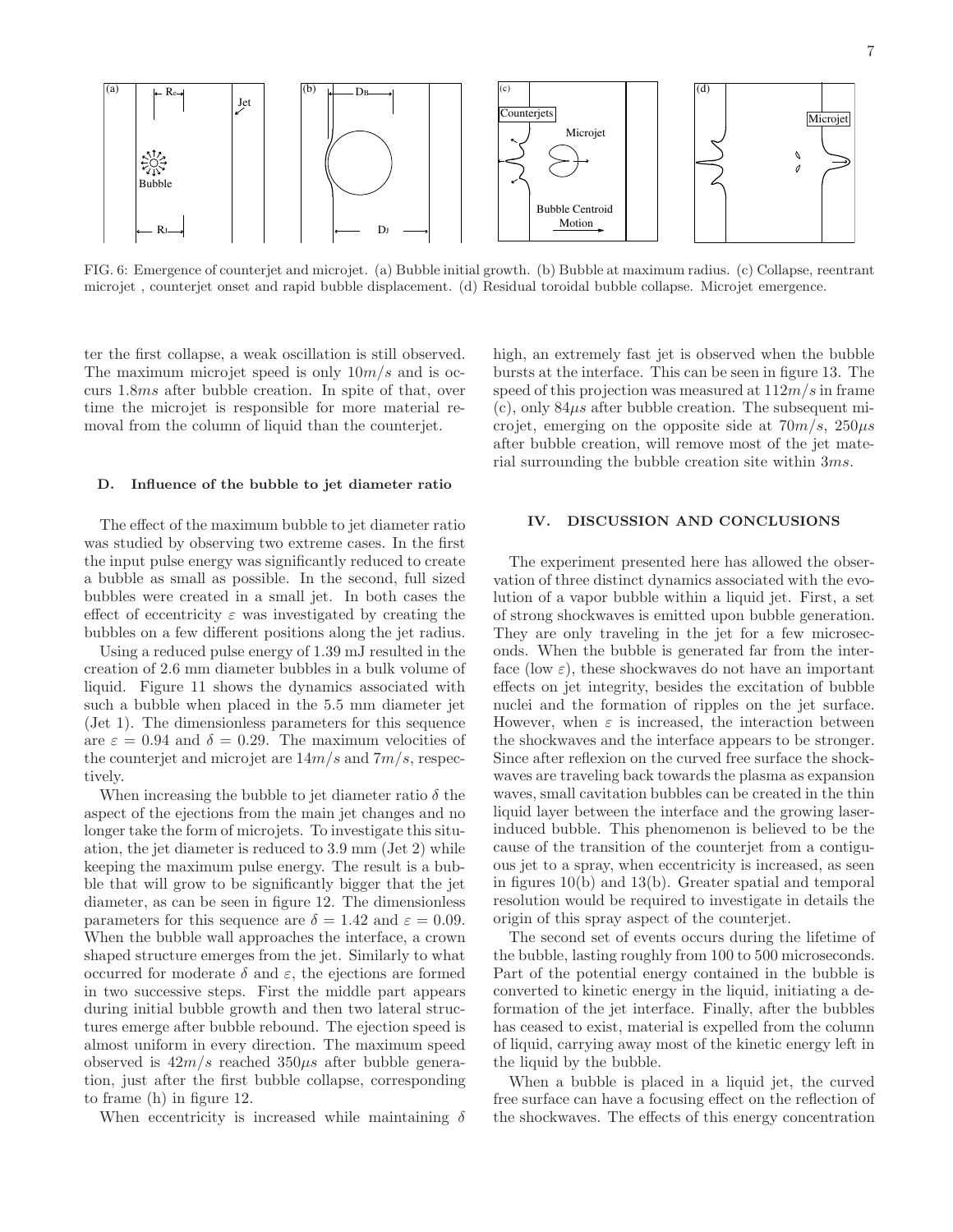



FIG. 7: Bubble evolution and weak microjet formation for a bubble only slightly eccentric within the jet ( $\varepsilon = 0.11$  and  $\delta = 1.06$ ).

FIG. 8: Counterjet and then microjet formation for a bubble with moderate eccentricity ( $\varepsilon = 0.31$  and  $\delta = 0.92$ ).

will vary depending on the eccentricity of the bubble creation site  $\varepsilon$ . The excitation of bubble nuclei present in the liquid after the passage of shockwaves resulting from plasma creation has been observed, as shown in figure 14. A similar phenomenon has been observed after cavitation bubble collapse close to a planar free surface<sup>25</sup> or inside a spherical drop<sup>26</sup>. In first case, the surface cur-

vature is the result of the counterjet emergence, following initial bubble expansion. Under certain conditions, a secondary cavitation bubble was created in the rising column of liquid. In the present experiment, the size of these secondary bubbles have remained inferior to 1 mm and they have not been associated with important material ejections from the jet. Higher temporal and spatial resolution would be required to capture the dynamics as-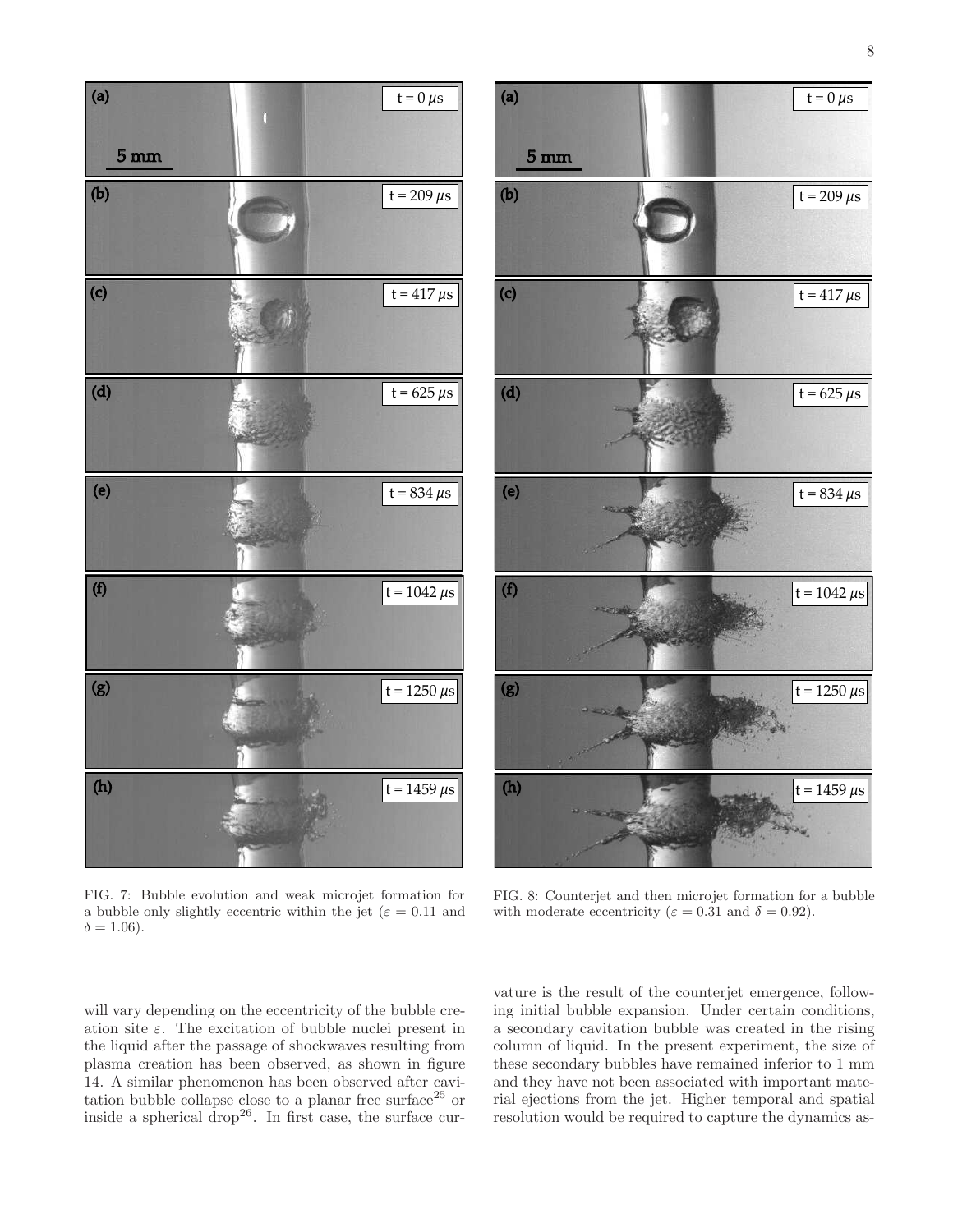

FIG. 9: Formation of counterjet in two successive steps, following first (b) and second bubble growth (d), for a bubble created with  $\varepsilon = 0.58$  and  $\delta = 0.81$ .

sociated with such small bubbles.

(b)

5 mm

(a)

(c)

(d)

(e)

(f)

(g)

(h)

The eccentricity of the bubble creation site is found to have a strong effect on the maximum velocity of the bubble centroid translational motion  $V_{t,Max}$  as it pulsates within the jet, as can be seen in figure 15. This bubble displacement velocity was found to scale as  $\varepsilon^{1/2}$ , a higher  $\varepsilon$  is also responsible for faster ejections from the interface. The maximum velocity of the liquid expelled from the

FIG. 10: Early bubble evolution and counterjet formation for  $\varepsilon = 0.88$  and  $\delta = 0.61$ .

main jet  $V_{e,Max}$  is presented as a function of  $\varepsilon$  in figure 16. The results presented here show that  $V_{e,Max}$  is roughly proportional to  $\varepsilon^{3.7}$ 

This is consistent with previous results  $8.27$  with bubbles created close to planar free surfaces. In that case, the amount of potential pressure energy converted to kinetic energy is closely related to the dimensionless standoff parameter  $\gamma = h/R_{Max}$ . As  $\gamma$  is reduced, bringing the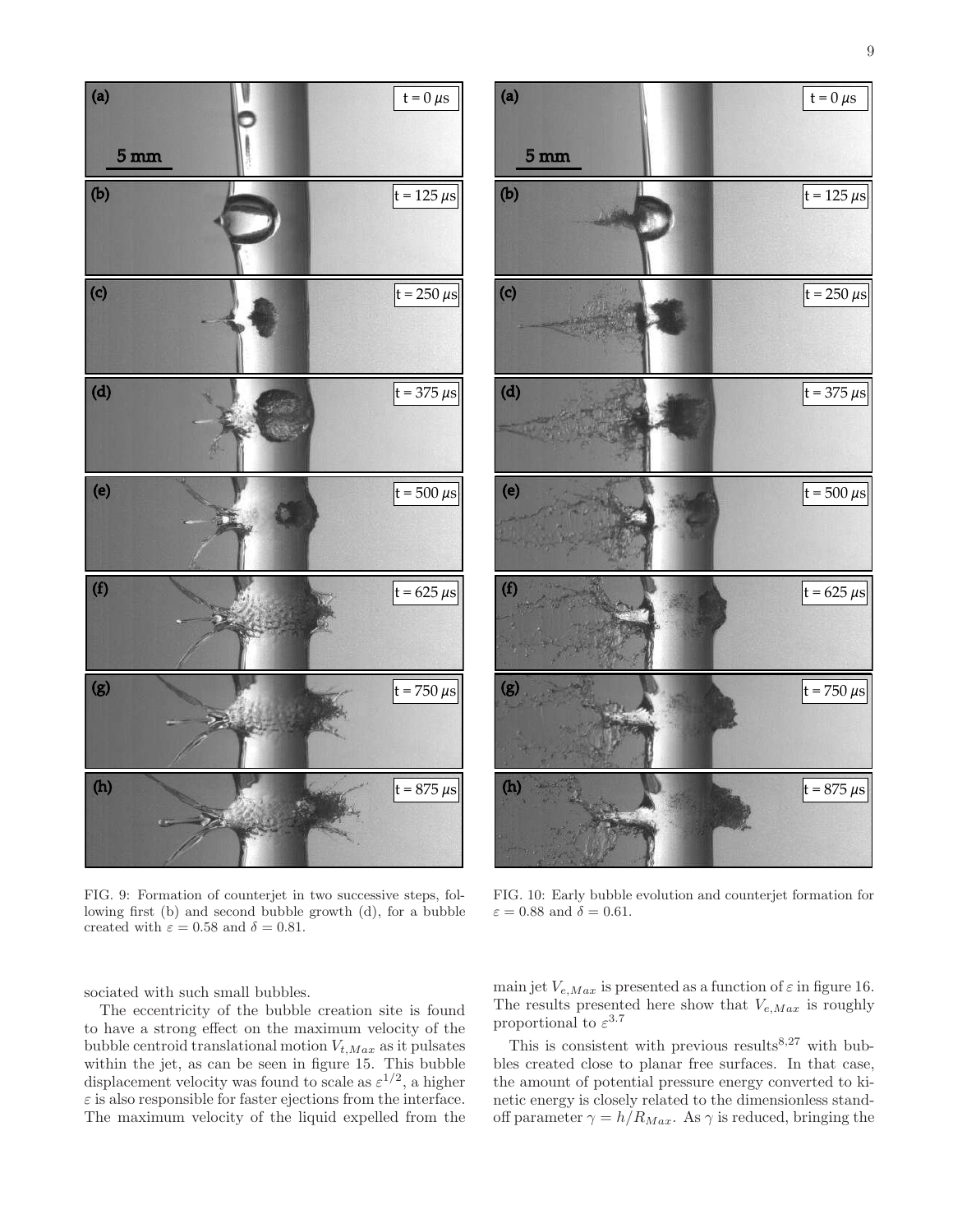



FIG. 11: Evolution of a small bubble close to the interface of a jet several times as wide ( $\varepsilon = 0.94$  and  $\delta = 0.29$ ).



FIG. 12: Centered bubble expansion beyond jet interface, emergence of a counterjet on the circumference of the jet  $(\varepsilon = 0.09 \text{ and } \delta = 1.42).$ 

bubble closer to the free surface, it is repelled more violently and more energy ends up in kinetic form. The formation of a microjet and a counterjet is associated with this bubble displacement.

The liquid jet configuration provides a simple mean to visualize this energy transfer. Initially, the situation is similar to the planar free surface configuration. However, the bubble evolution is affected by the proximity of the free surface, a zero-inertia boundary condition. Bubble centroid shows little displacement during the growth phase but a strong repulsion by the closest free surface during the collapse phase. The eccentricity of the bubble creation site is found to play a critical role in the phenomena to follow.

Higher eccentricity is associated with the earlier appearance of a faster counterjet, which in turn leads to



FIG. 13: Big bubble bursting on the interface of a small jet  $(\varepsilon = 0.54$  and  $\delta = 1.27)$ . Ejection speed reaches  $112m/s$  in frame (c).



FIG. 14: (a) Secondary bubble generation on the right side of the jet following shockwave reflection at the free surface.

a faster bubble centroid motion away from the interface. This also means that the microjet has to go through more material to reach the interface, resulting in a increased delay before its emergence. When considering the occurrence of cavitation in a liquid metal jet target, the main concerns are the amount of material that can be removed from the jet by the bubble and the timing of these ejections. The series of figures presented in section III C show a clear increase in the amount of material ejected from the jet with increasing  $\varepsilon$ . Moreover, figure 17 shows the decrease in the time delay between the bubble creation and the maximum jet interface deformation velocity as  $\varepsilon$  is increased. When  $\delta$  is increased, the major perturbations of the jet interface tend to appear faster, during the initial bubble growth or the first collapse.

The evolution of a cavitation bubble within a liquid jet has been studied for the first time by means of highspeed photography. The results gathered allow the es-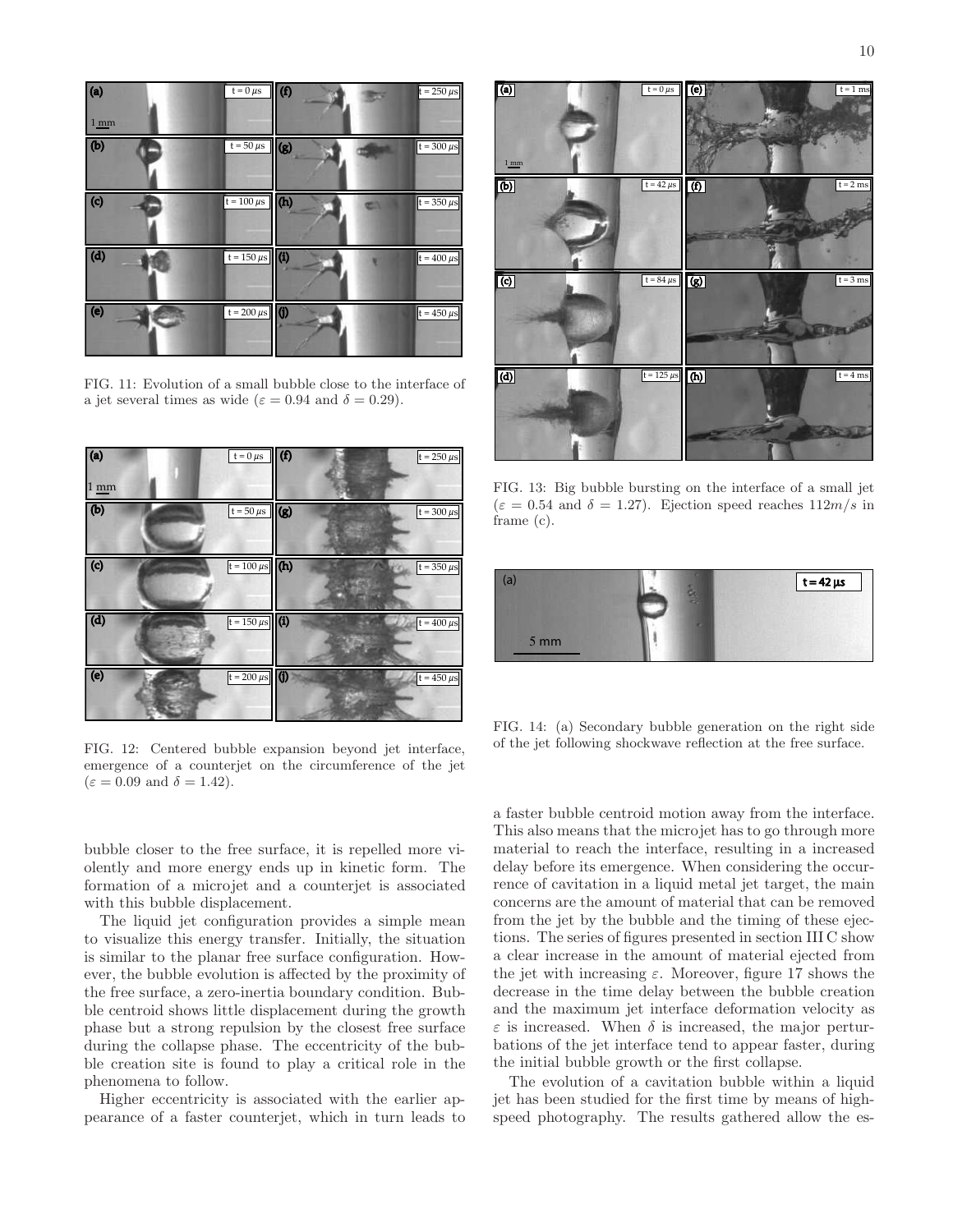

FIG. 15: Bubble maximum translation velocity  $V_{b,Max}$  as a function of eccentricity  $\varepsilon$  of the generation site, for a initial  $\delta$ of 1.06. The solid line is the power-law fit  $V_{b,Max} = 23.4 * \varepsilon^{0.51}$ . The shaded region represents conditions where the energy reaching the focal point is reduced by the shadow of the jet nozzle.

tablishment of a relationship between the dimensionless parameters characterizing the bubble size and position  $(\delta, \varepsilon)$  and effects relevant to the performance of liquid metal jet targets. The phenomena of interest associated with cavitation bubble interaction with the free surface liquid jet are the speed, timing and amount of the material loss of the target. High eccentricity  $\varepsilon$  and bubble to jet diameter ratio  $(\delta)$  are associated with shorter delays, increased amount of material ejections and faster ejection speeds. Microjets and droplets speeds in excess of 100 m/s have been observed in this experiment.

Early bubble motion showed similarities with the situation of a bubble near a planar free surface. Eccentricity was found to play a dominant role in the conversion and focusing of part of the potential energy contained in the bubble into kinetic energy in the liquid, responsible for jet disruption. Imaging techniques with greater spatial and temporal resolution would be required to investigate shockwave reflection at the curved free surface which is believed to cause, under certain conditions, the spray aspect of the counterjet.

The experimental results gathered showed the general behavior of a cavitation bubble growth and collapse inside a liquid jet. The velocity of the bubble translation within the jet was found to scale with  $\varepsilon^{1/2}$ . Additionally, the maximum speed of the liquid ejections from the main jet was found to increase approximately as  $\varepsilon^{3.7}$ . No simple explanation was found for the power law behavior



FIG. 16: Maximum speed of ejections  $V_{e,Max}$  as a function of ε, for an initial δ of 1, 06. The solid line is the power law fit  $V_{b,Max} = 71.1 * \varepsilon^{3.7} + 8.$ 



FIG. 17: Delay between bubble generation and maximum velocity of the ejections  $V_{e,Max}$  from the main jet, as a function of  $\varepsilon$  and for an initial  $\delta$  of 1.06.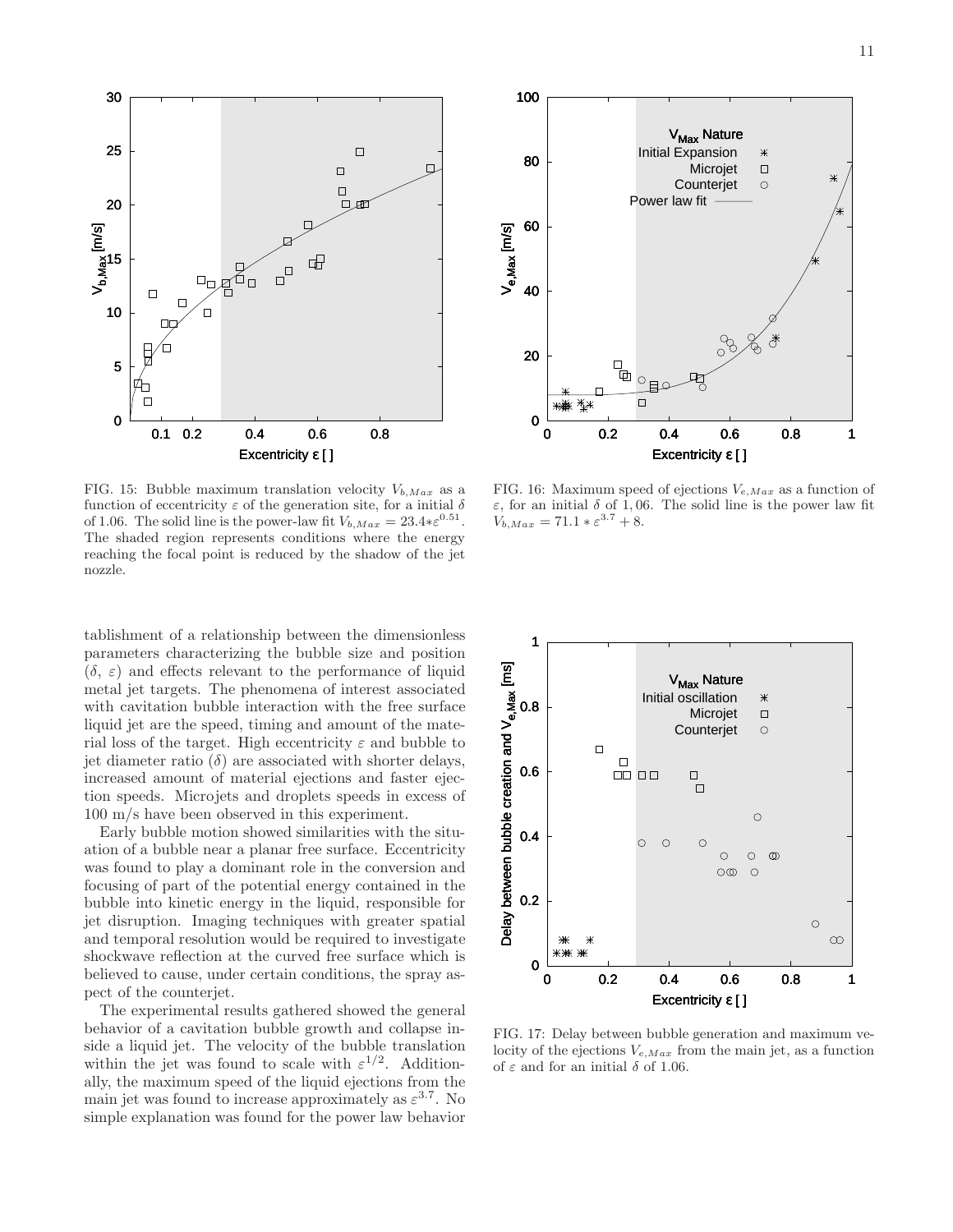revealed in figures 15 and 16.

It was showed that the mercury jet target disruption observed after exposition to a proton pulse can be explained by the creation and subsequent collapse of vapor cavities within the jet. This can clearly be seen by comparing the aspect of the jet fragmentation in figure 1 and 12.

- <sup>1</sup> A. Hassanein. Liquid-metal targets for high-power applications: Pulsed heating and shock hydrodynamics. Laser and Particle Beams, 18:611–622, 2000.
- <sup>2</sup> A. Fabich. High Power Proton Beam Shocks and Magnetohydrodynamics in a Mercury Jet Target for a Neutrino Factory. PhD thesis, Thesis Technischen Universität Wien, 2002. Thesis CERN 2002-038.
- $^3$  E. Kugler. The isolde facility. Hyperfine Interactions, 129: 23–42, 2000.
- 4 J.R.J Bennett. Targets for the production of high intensity radioactive ion beams. Nucl. Inst. and Methods in Phys. Res. B, 126:105–112, 1997.
- <sup>5</sup> H.L. Ravn, The ISOLDE Collaboration, and The Neutrino-Factory Working Group. Advanced target concepts for production of radioactive ions and neutrino beams. Nucl. Instr. and Methods in Physics Research B, 204:197–204, 2003.
- <sup>6</sup> B.W. Riemer, J.R. Haines, J.D. Hunn, D.C. Lousteau, T.J. McManamy, and C.C. Tsai CC. Sns target tests at the lansce-wnr in 2001 - part i. J. of Nucl. Mat., 318:92–201, 2003.
- <sup>7</sup> H. Kirk, K. Brown, R. Fernow, C. Finfrock, D. Gassner, G. Greene, S. Kahn, B. King, R. Prigl, R. Samulyak, J. Scaduto, N. Simos, P. Thieberger, T. Tsang, H. Wang, R. Weggel, A. Bernandon, A Fabich, J. Lettry, H. Ravn, A. Zeller, D. Beshears, M. Cates, J. Haines, B. Riemer, P. Spampinato, J. Tsai, K. McDonald, and Y. Fukui. Target studies with bnl e951 at the ags. In Proceedings of the 2001 Particle Accelerator Conference, pages 1535–1537, 2001.
- 8 J.R. Blake and D.C Gidson. Growth and collapse of a vapour cavity near a free surface. Journal of Fluid Mechanics, 111:123–140, 1981.
- <sup>9</sup> P.K. Kennedy, D.X. Hammer, and B.A. Rockwell. Laser induced breakdown in aqueous media. Prog. Quant. Electr., 21(3):155–248, 1997.
- $10\,$  J. Noack and A. Vogel. Single-shot spatially resolved characterization of laser-induced shock waves in water. App. Optics, 37(19):4092–4099, 1998.
- <sup>11</sup> A. Vogel, S. Busch, and U. Parlitz. Shock wave emission and cavitation bubble generation by picosecond and nanosecond optical breakdown in water. Journal of the Acoustical Society of America, 100(1):148–165, 1996.
- <sup>12</sup> A. Vogel, K. Nahen, D. Theisen, and J. Noack. Plasma formation in water by picosecond and nanosecond nd:yag laser pulses part i:optical breakdown at threshold and superthreshold irradiance. IEEE J. Sel. Top. Quant. Elec., 2(4):847–860, 1996.
- <sup>13</sup> S.P. Lin and R.D. Reitz. Drop and spray formatrion from a liquid jet. Annual Review Fluid Mechanics, 30:85–105, 1998.
- $^{14}\,$  L. Rayleigh. On the instability of jets. Proc. London Math.

## Acknowledgments

The authors wish to express gratitude for support received from the Swiss National Science Foundation, under grant 2000-068320.

Soc., 10:4–13, 1879.

- $15$  C.Z. Weber. Zum zerfall eines flussigkeitsstrahles. Math. Mech., 11:136–154, 1931.
- <sup>16</sup> A.M. Sterling and C.A. Sleicher. The stability of capilary jets. Journal of Fluid Mechanics, 68(3):477–495, 1975.
- <sup>17</sup> M.S. Plesset and A. Prosperetti. Bubble dynamics and cavitation. Annual Review Fluid Mechanics, 9:145–185, 1977.
- <sup>18</sup> F. Pereira, M. Farhat, and F. Avellan. Dynamic calibration of transient sensors by spark generated cavity. In Proceedings of IUTAM Symposium on Bubble Dynamics and Interface Phenomena, 1993.
- <sup>19</sup> W. Lauterborn. Kavitation durch laserlicht. Acustica, 31 (2), 1974.
- $20\,$  J. Lettry, A. Fabich, S. Gilardoni, M. Benedikt, M. Farhat, and E. Robert. Thermal shocks and magnetohydrodynamics in high power mercury jet targets. J. Phys. G Nucl Part. Phys, 29:1621–1627, 2003.
- <sup>21</sup> F. Avellan, P. Dupont, and M. Farhat. Cavitation erosion power. In Proceedings of the ASME Symposium, volume 116, pages 135–140, 2001.
- <sup>22</sup> T.B. Benjamin and A.T. Ellis. The collapse of cavitation bubbles and the pressures thereby produced against solid boundaries. Philos. Trans. Roy. Soc. London Ser. A, 260: 221–240, 1966.
- <sup>23</sup> O. Lindau and W. Lauterborn. Cinematographic observation of the collapse and rebound of a laser-produced cavitation bubble near a wall. Journal of Fluid Mechanics, 479:327–348, 2003.
- <sup>24</sup> W. Lauterborn and C.-D. Ohl. The peculiar dynamics of cavitation bubbles. Applied Scientific Research, 58(1-4): 63–76.
- $^{25}$  Y. Tomita, T. Kodama, and A. Shima. Secondary cavitation due to interaction of a collapsing bubble with a rising free surface. App. Phys. Let., 59(3):274–276, 1991.
- <sup>26</sup> D. Obreschkow, P. Kobel, N. Dorsaz, A. de Bosset, C. Nicollier, and M. Farhat. Cavitation bubble dynamics inside liquid drops in microgravity. Phys. Rev. Lett., 97, 2006.
- <sup>27</sup> P.B. Robinson, J.R. Blake, T. Kodama, A. Shima, and Y. Tomita. Interaction of cavitation bubbles with a free surface. Journal of Applied Physics, 89(12):8225–8237, 2001.